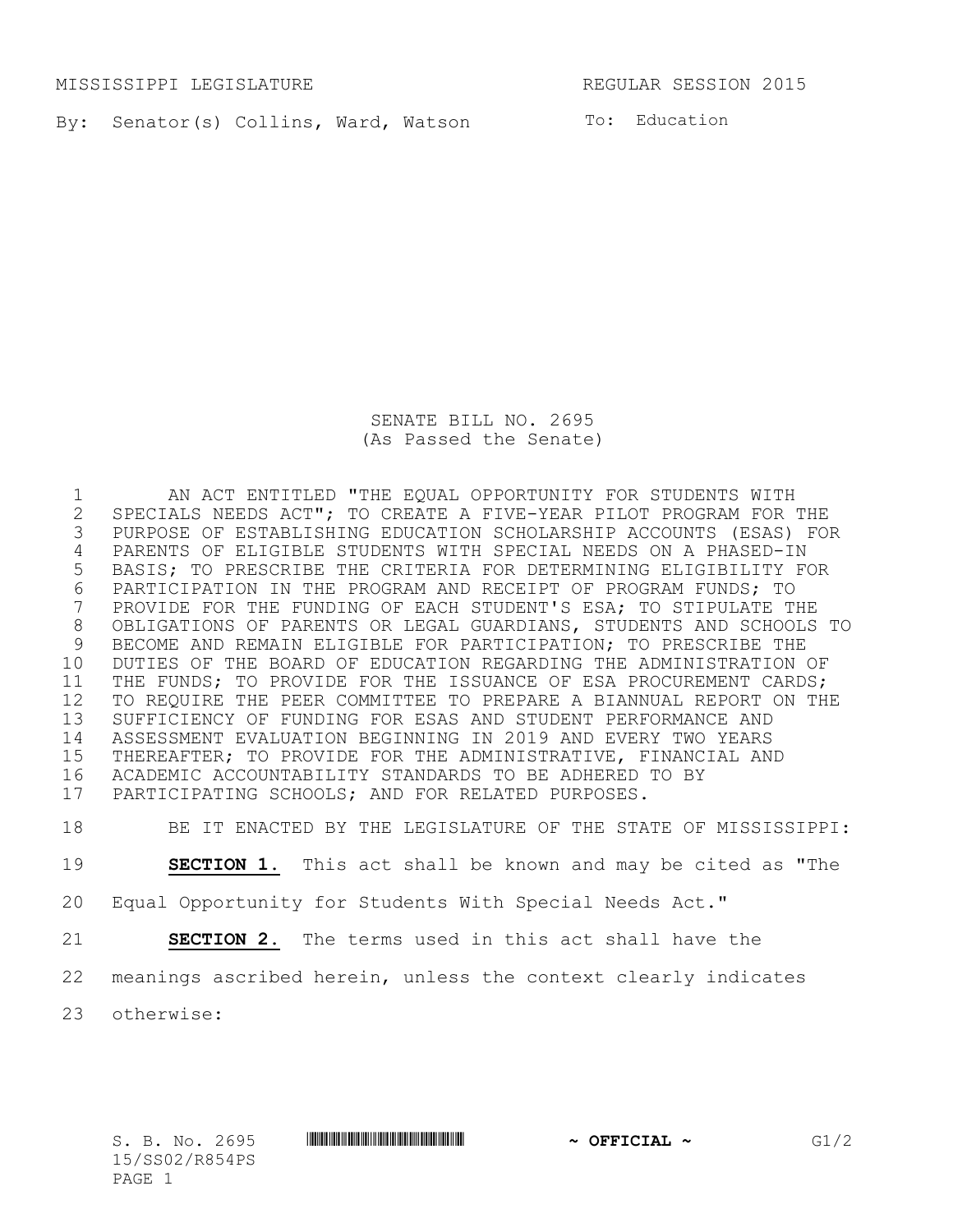(a) "Program" means a five-year pilot program to implement the Education Scholarship Account (ESA) Program created in this act.

 (b) "Eligible student" means any student who has had an active Individualized Education Program (IEP) within the past eighteen (18) months.

 (c) "Parent" means a resident of this state who is a parent, legal guardian, custodian or other person with the authority to act on behalf of the eligible student.

 (d) "Department" means the Mississippi Department of Education.

 (e) "Homeschool district" means the public school district in which the student resides.

 (f) "Eligible school" means a nonpublic school that has enrolled a participating student. An eligible school must be accredited by a state or regional accrediting agency or possess a provisional letter of accreditation from a state or regional accrediting agency or be approved/licensed by the Mississippi Department of Education. An eligible school does not include a home instruction program under Section 37-13-91, Mississippi Code of 1972.

 (g) "Tutor" means a person who is certified or licensed by a state, regional, or national certification or licensing organization or who has earned a valid teacher's license or who has experience teaching at an eligible postsecondary institution.

S. B. No. 2695 **\*\*\* ASSEMBER ASSESSMENT ASSESSMENT ASSESSMENT ASSESSMENT ASSESSMENT ASSESSMENT ASSESSMENT AND ASSESSMENT AND ASSESSMENT AND ASSESSMENT AND AN OFFICIAL**  $\sim$ 15/SS02/R854PS PAGE 2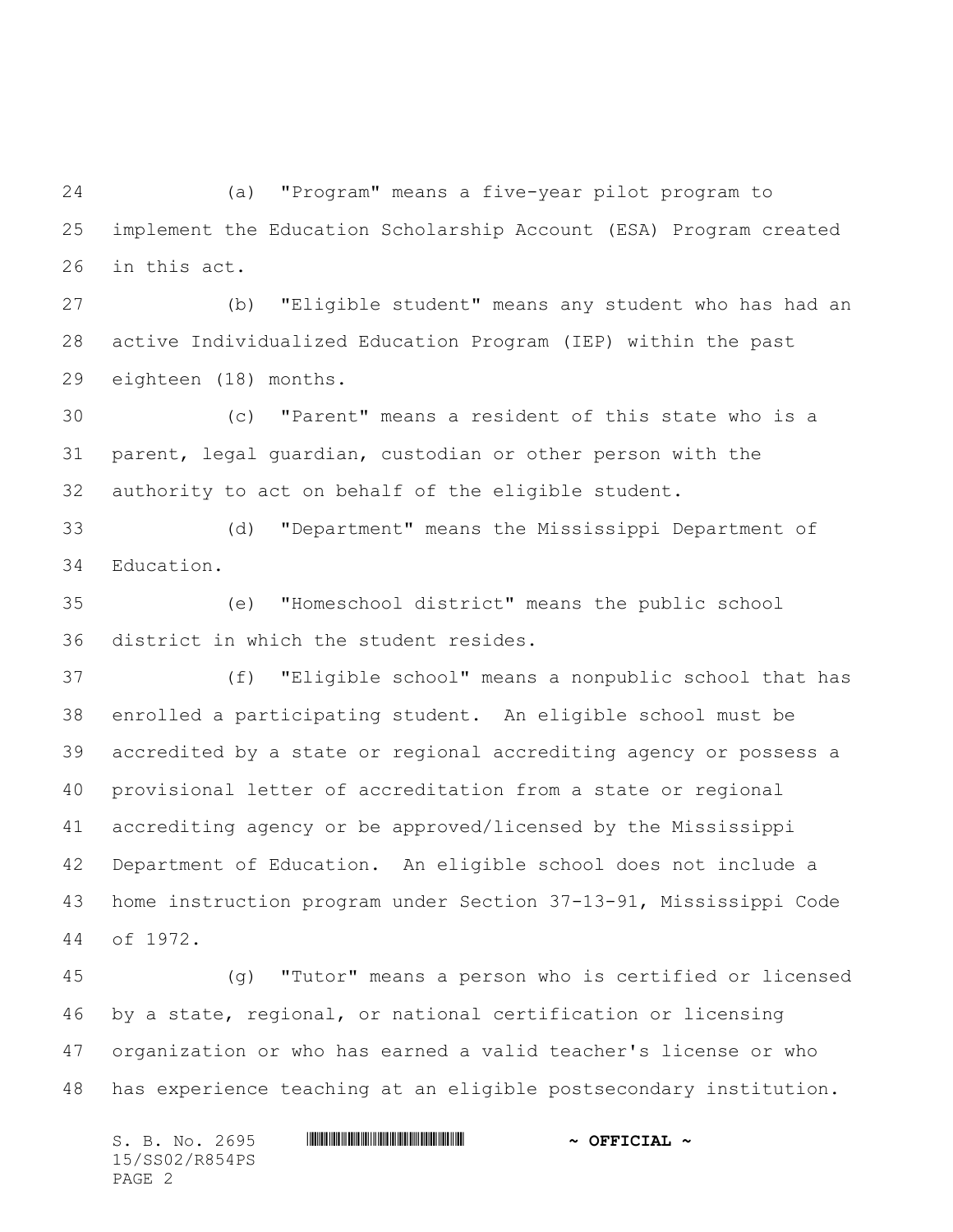(h) "Postsecondary institution" means a community college, college, or university accredited by a state, regional or national accrediting organization.

 (i) "Educational service provider" means an eligible school, tutor, or other person or organization that provides education-related services and products to participating students.

 **SECTION 3.** (1) An eligible student shall qualify to participate in the program if the parent signs an agreement promising:

 (a) To provide an organized, appropriate educational program with measurable annual goals to their participating student and, to the extent reasonably deemed appropriate by the parent, to provide an education for the qualified student in at least the subjects of reading, grammar, mathematics, social studies and science;

 (b) To document their participating student's disability at intervals and in a manner required under subsection (8) of this section;

 (c) Not to enroll their participating student in a public school and to release the homeschool district from all obligations to educate the student as long as the student is not enrolled in a public school. Participation in the program shall have the same effect as a parental refusal to receipt of consent 72 to service under 20 USC Sections  $614(a)(1)$ ,  $1414(a)(1)(D)$  and 1414(C) of the IDEA;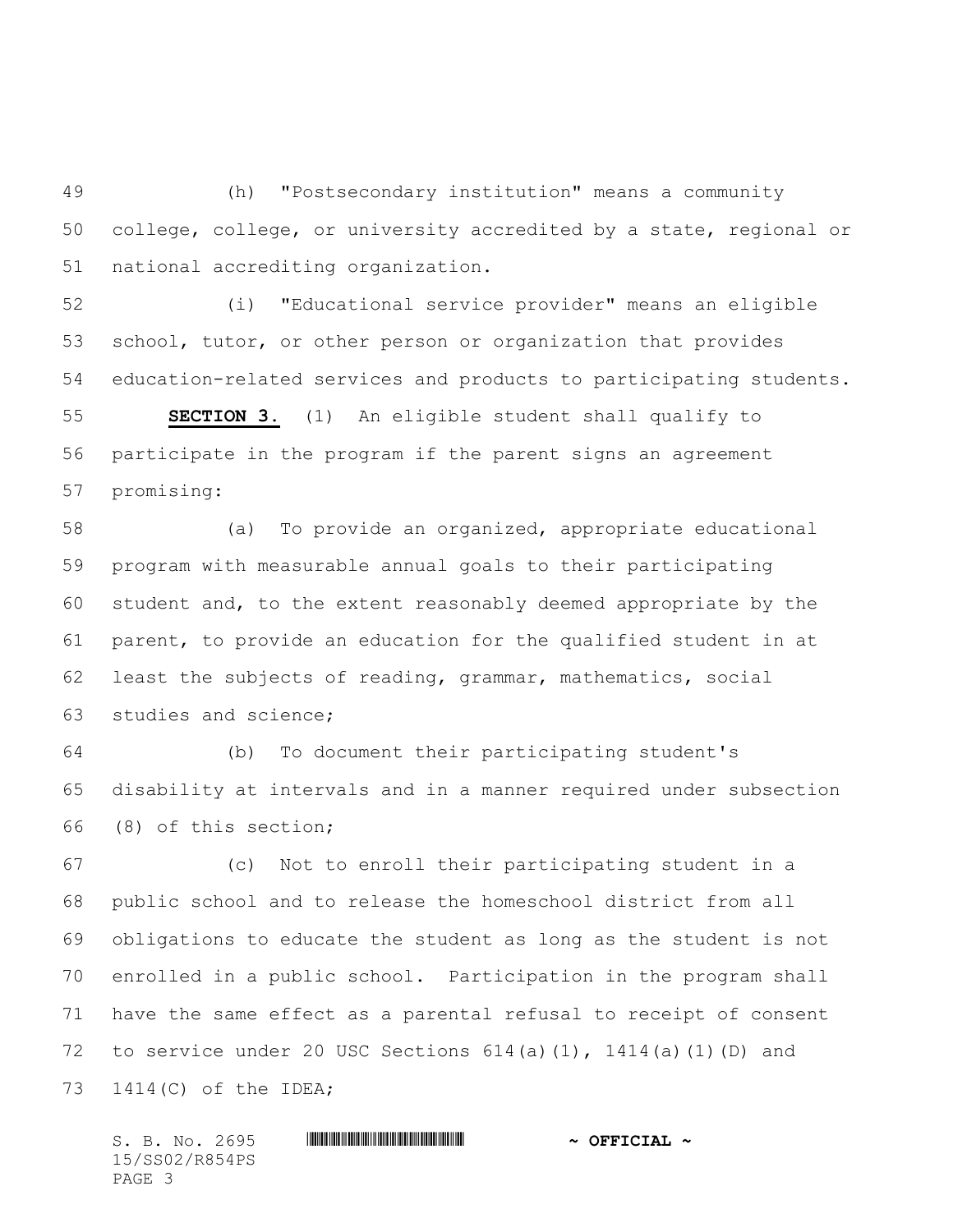(d) Not to file for their participating student a certificate of enrollment indicating participation in a home instruction program under Section 37-13-91, Mississippi Code of 1972; and

 (e) Not to participate in the Mississippi Dyslexia Therapy Scholarship for Students with Dyslexia Program or the Mississippi Speech-Language Therapy Scholarship for Students with Speech-Language Impairments Program while participating in the ESA Program.

 (2) Parents shall use the funds deposited in a participating student's ESA for any of the following qualifying expenses to educate the student using any of the below methods or combination of methods that meet the requirement in subsection (1)(a) of this section:

88 (a) Tuition and/or fees at an eligible school;

(b) Textbooks;

90 (c) Payment to a tutor;

91 (d) Payment for purchase of curriculum, including any supplemental materials required by the curriculum;

 (e) Fees for transportation to and from an educational service provider paid to a fee-for-service transportation provider;

 (f) Tuition and/or fees for an online learning program or course;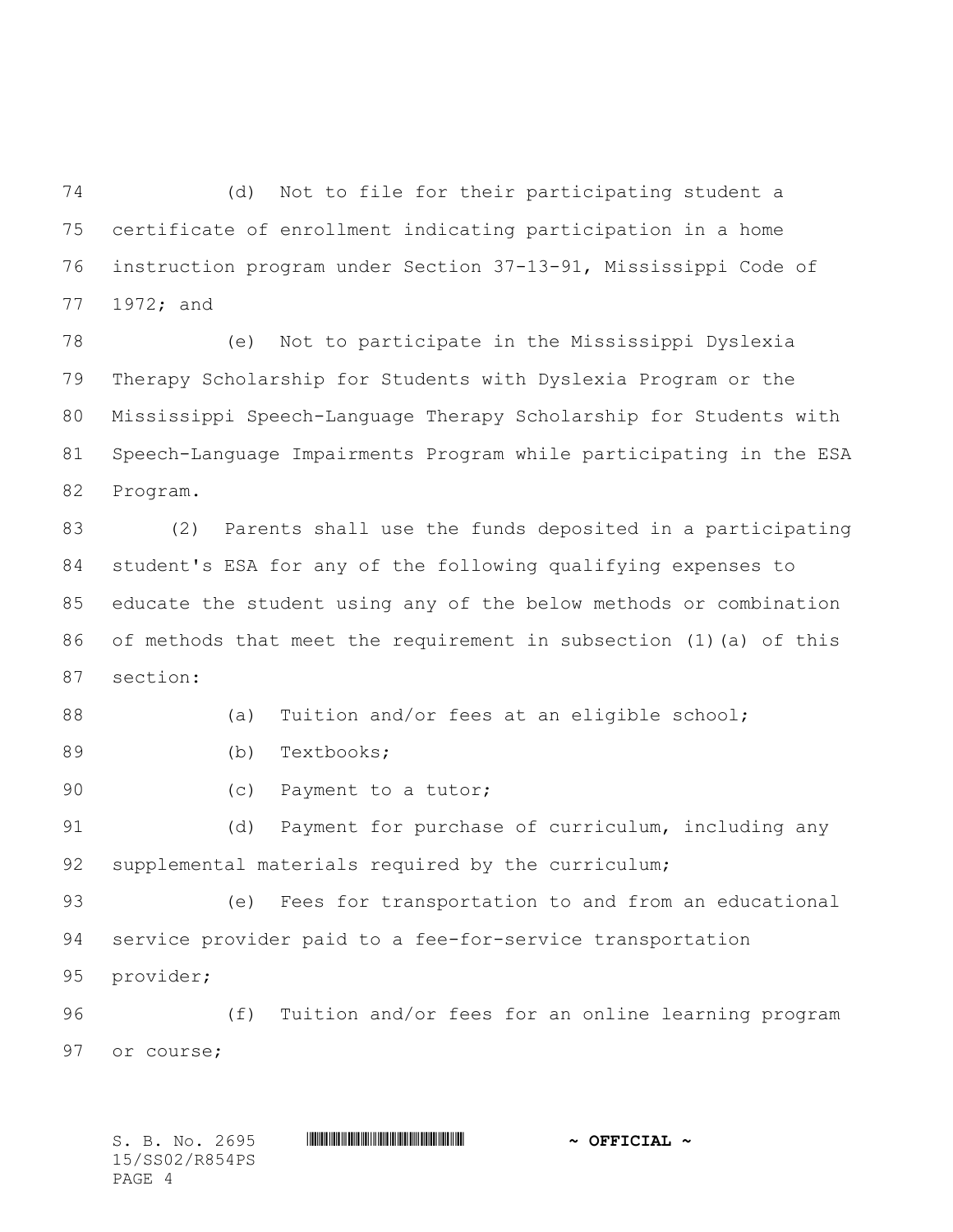(g) Fees for nationally standardized norm-referenced achievement tests, including alternate assessments; and fees for Advanced Placement examinations or similar courses and any examinations related to college or university admission; (h) Diagnostic fees or costs charged by a licensed

104 re-determining that a student is a child with a disability and 105 eligible to participate in the program;

physician or psychometrist for the purpose of determining or

106  $(i)$  Educational therapies or services from a licensed or certified practitioner or provider, including licensed or certified paraprofessionals or educational aides;

 (j) Services provided by a public school, including individual classes and extracurricular programs;

 (k) Tuition and/or fees at a postsecondary institution; 112  $(\underline{1})$  Textbooks related to coursework at a postsecondary institution;

114 (m) Surety bond payments if required by the department;  $(n)$  No more than Fifty Dollars (\$50.00) in annual consumable school supplies necessary for educational services and therapies, daily classroom activities, and tutoring;

118  $(o)$  Computer hardware and software and other technological devices if an eligible school, licensed or certified 120 tutor, licensed or certified educational service practitioner or provider, or licensed medical professional verifies in writing 122 that these items are essential for the student to meet annual,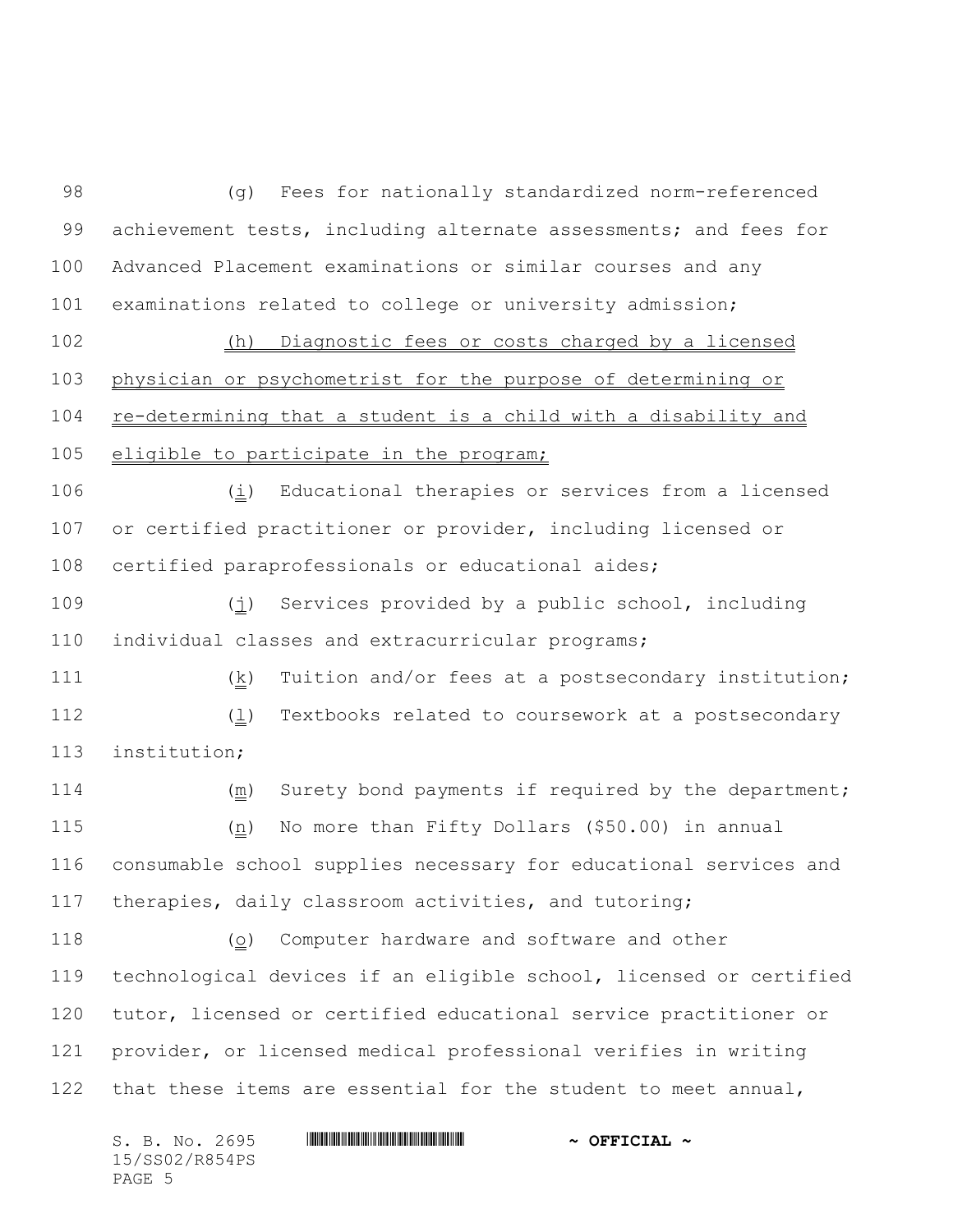measurable goals. Once a student is no longer eligible for the program, computer hardware and software and other technological devices purchased with ESA funds shall be donated to a nonprofit organization with expertise and training in working with parents to educate children with disabilities or a nonprofit organization with expertise and training in working with disabled adults.

 (3) Neither a participating student, nor anyone on the student's behalf, may receive cash or cash-equivalent items, such 131 as gift cards or store credit, from any refunds or rebates from any provider of services or products in this program. Any refunds or rebates shall be credited directly to the participating student's ESA. The funds in an ESA may only be used for education-related purposes. Eligible schools, postsecondary institutions and educational service providers that serve participating students shall provide parents with a receipt for all qualifying expenses.

 (4) Payment for educational services through an ESA shall not preclude parents from paying for educational services using non-ESA funds.

 (5) ESA funds may not be used to physically attend an eligible school that maintains its primary physical location in a state other than Mississippi unless that school is approved for the Educable Child Program; or unless the parent verifies in writing that their child cannot reasonably obtain appropriate special education and related services at a Mississippi nonpublic

S. B. No. 2695 **\*\*\* ASSEMBER ASSESSMENT ASSESSMENT ASSESSMENT ASSESSMENT ASSESSMENT ASSESSMENT ASSESSMENT AND ASSESSMENT AND ASSESSMENT AND ASSESSMENT AND AN OFFICIAL**  $\sim$ 15/SS02/R854PS

PAGE 6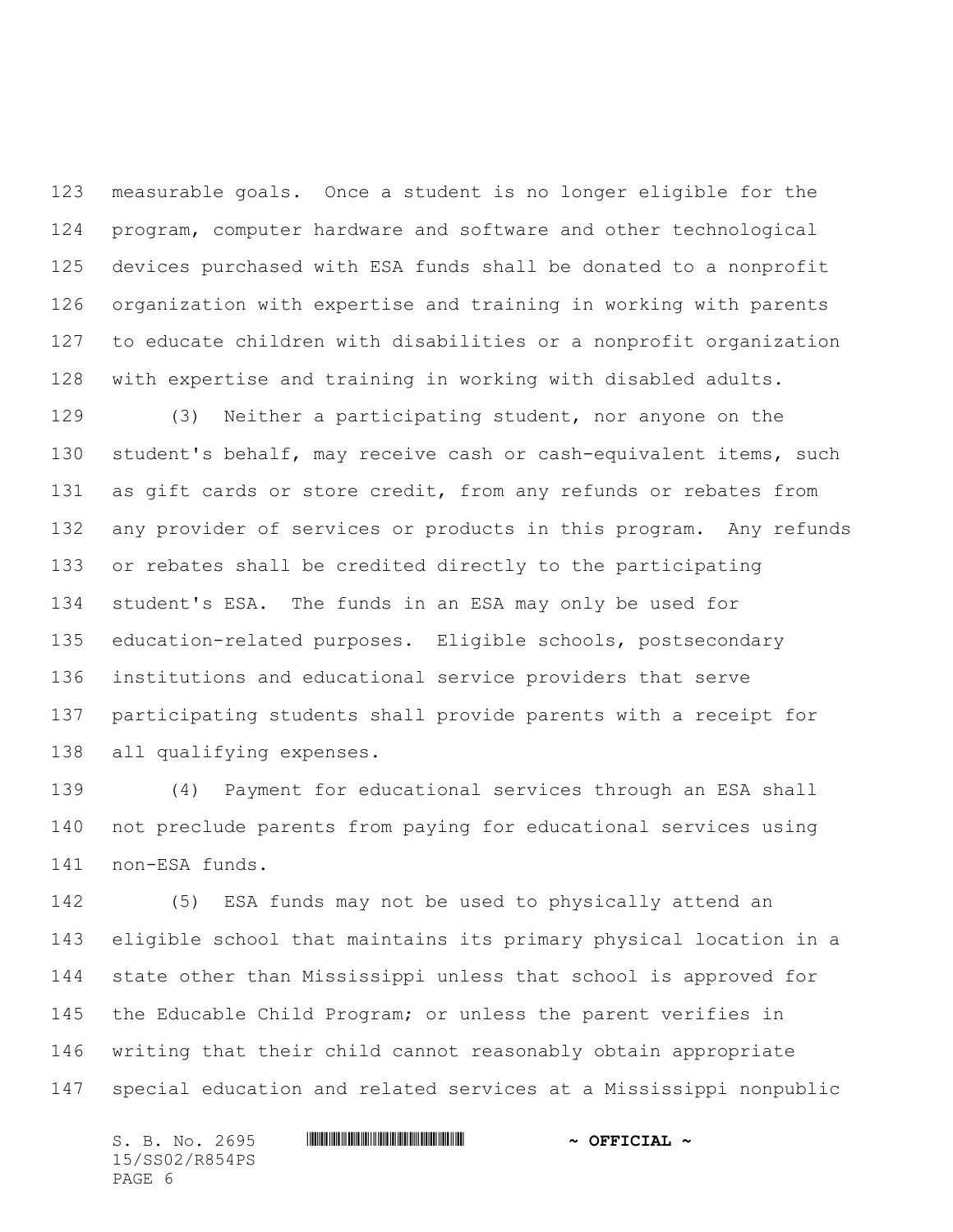school physically located within thirty (30) miles of their legal residence.

 (6) For purposes of continuity of educational attainment, students who enroll in the program shall remain eligible to receive quarterly ESA payments until the participating student returns to a public school, completes high school, completes the school year in which the student reaches the age of twenty-one (21), or does not have eligibility verified by a parent as required under subsection (9) of this section, whichever occurs first.

 (7) Any funds remaining in a student's Education Scholarship Account upon completion of high school may be used to attend or take courses from a postsecondary institution, with qualifying expenses subject to the applicable conditions stipulated in Section 3(2) of this act.

 (8) Upon the participating student's graduation from a postsecondary institution or after any period of four (4) consecutive years after the completion of high school in which the student is not enrolled in a postsecondary institution, the participating student's Education Scholarship Account shall be closed and any remaining funds shall be returned to the state's General Fund.

 (9) Every three (3) years after initial enrollment in the program, a parent of a participating student, except a student diagnosed by a licensed physician or psychometrist as being a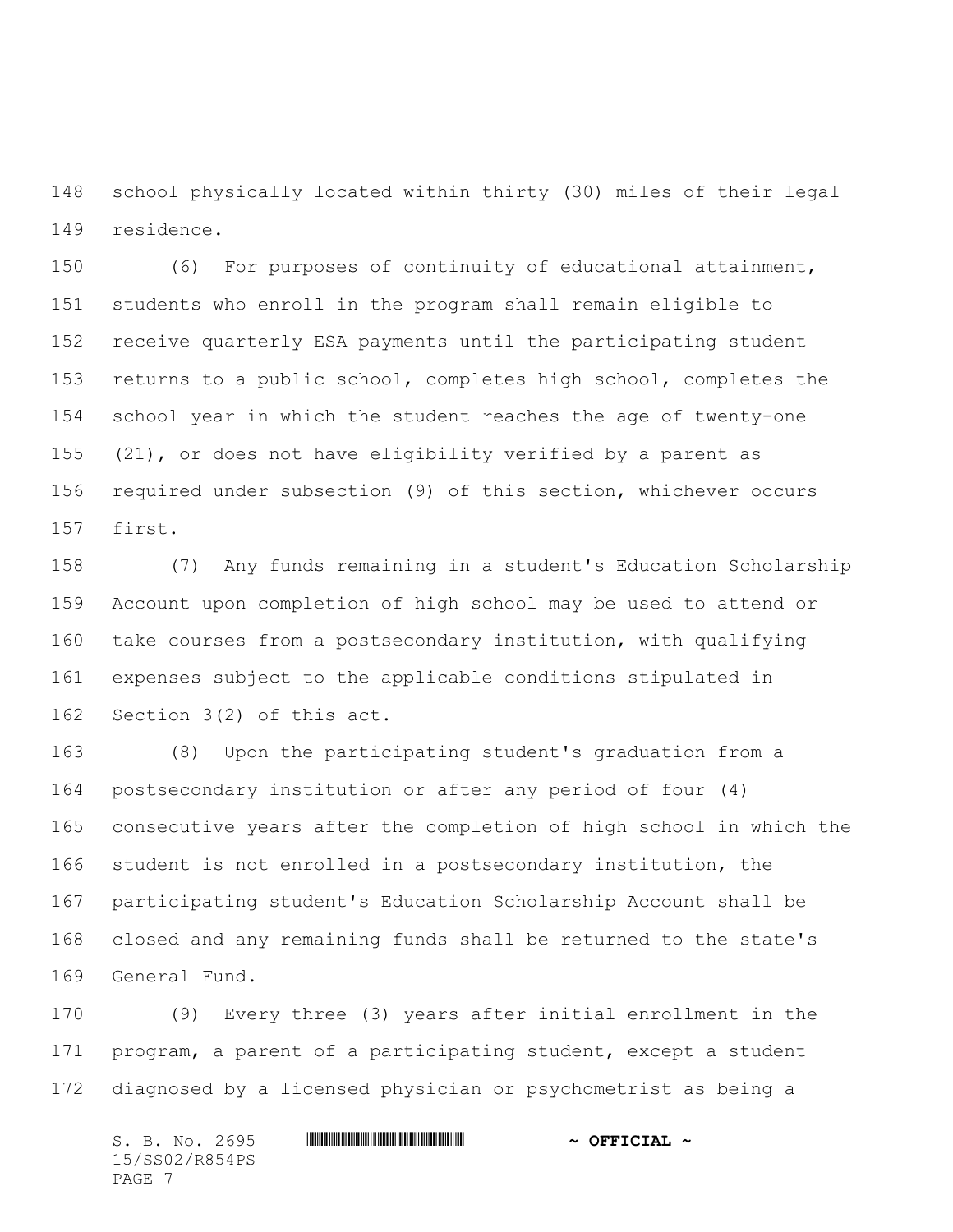person with a permanent disability, shall document that the student continues to be identified by the school district, a federal or state government agency, or a licensed physician as a child with a disability.

 (10) A participating student shall be allowed to return to his homeschool district at any time after enrolling in the program, in compliance with regulations adopted by the department providing for the least disruptive process for doing so. Upon a participating student's return to his homeschool district, that student's Education Scholarship Account shall be closed and any remaining funds shall be returned to the state's General Fund.

 (11) The department or designated nonprofit shall begin accepting applications for the program on July 1, 2015.

 **SECTION 4.** (1) The ESA Program created in this act shall be limited to participation of five hundred (500) new students each year beginning with the school year 2015-2016. Subject to appropriation from the General Fund, each student's ESA shall be funded at Seven Thousand Dollars (\$7,000.00) for school year 2015-2016. For each subsequent year, this amount shall increase or decrease by the same proportion as the base student cost under Section 37-151-7(1)(b) is increased or decreased.

 (2) Subject to appropriation, eligible students shall be approved for participation in the program as follows:

 (a) Until participation in the program reaches fifty percent (50%) of the enrollment limits in subsection (1) of this

| S. B. No. 2695 | $\sim$ OFFICIAL $\sim$ |
|----------------|------------------------|
| 15/SS02/R854PS |                        |
| PAGE 8         |                        |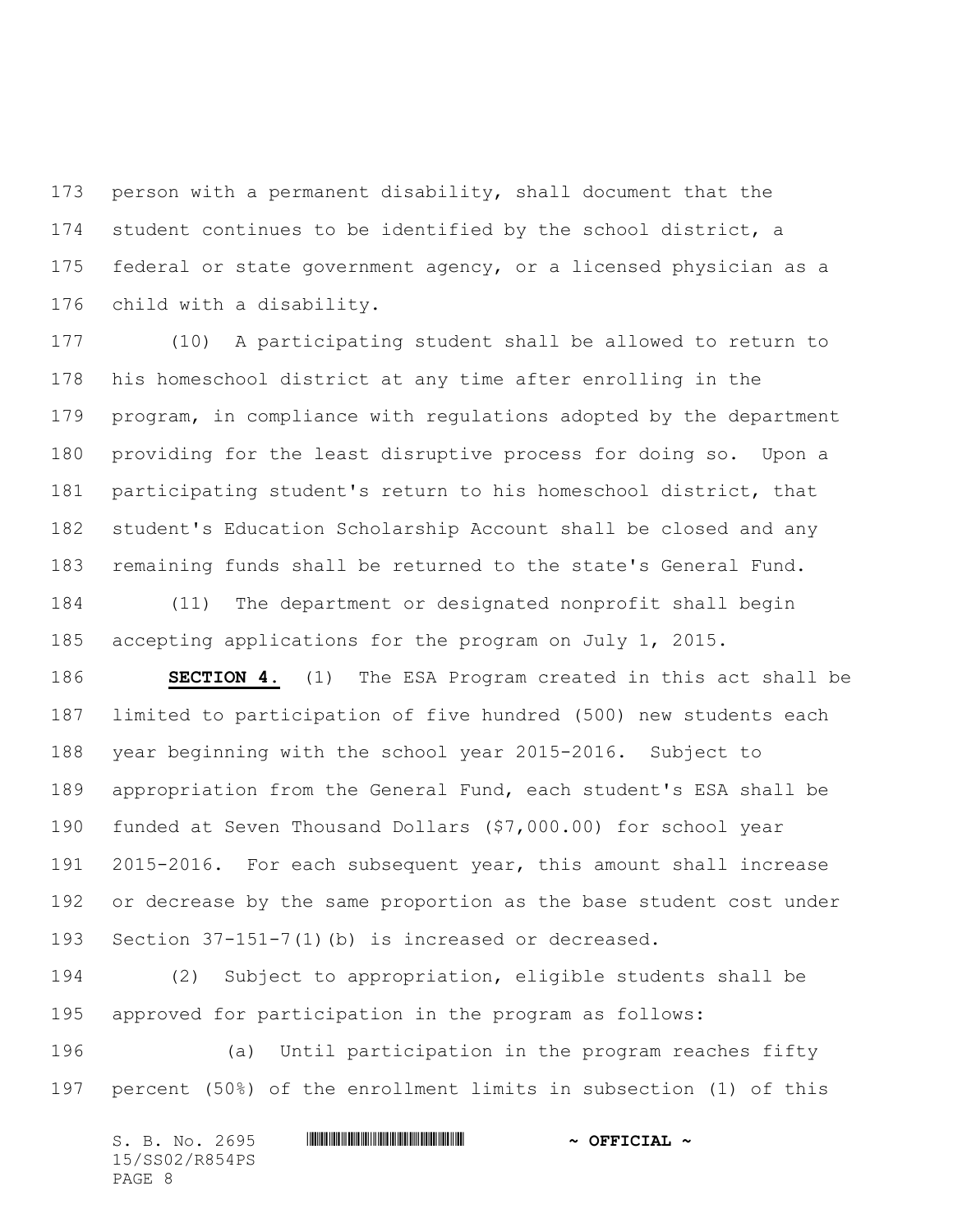section, students shall be approved on a first-come, first-served basis, with applications being reviewed on a rolling basis.

 (b) After participation reaches fifty percent (50%) of the enrollment limits in subsection (1) of this section, the designated nonprofit administering the program shall set annual application deadlines for the remaining number of available ESAs and begin to maintain a waiting list of eligible students. If the number of eligible students who apply for the program exceeds the remaining number of ESAs available, the designated nonprofit administering the program shall fill the available spaces using a weighted random selection process, with preference given to students with an active Individualized Education Program (IEP).

 (c) Participating students who remain eligible for the program are automatically approved for participation for the following year and are not subject to the random selection process.

 (3) No funds for an ESA may be expended from the Mississippi Adequate Education Program, nor shall any school district be required to provide funding for an ESA.

 **SECTION 5.** (1) The Mississippi Board of Education shall contract with a qualified nonprofit organization with expertise and training in working with parents to educate children with disabilities to administer the program.

 (2) The designated nonprofit shall create a standard form that parents of students submit to establish their student's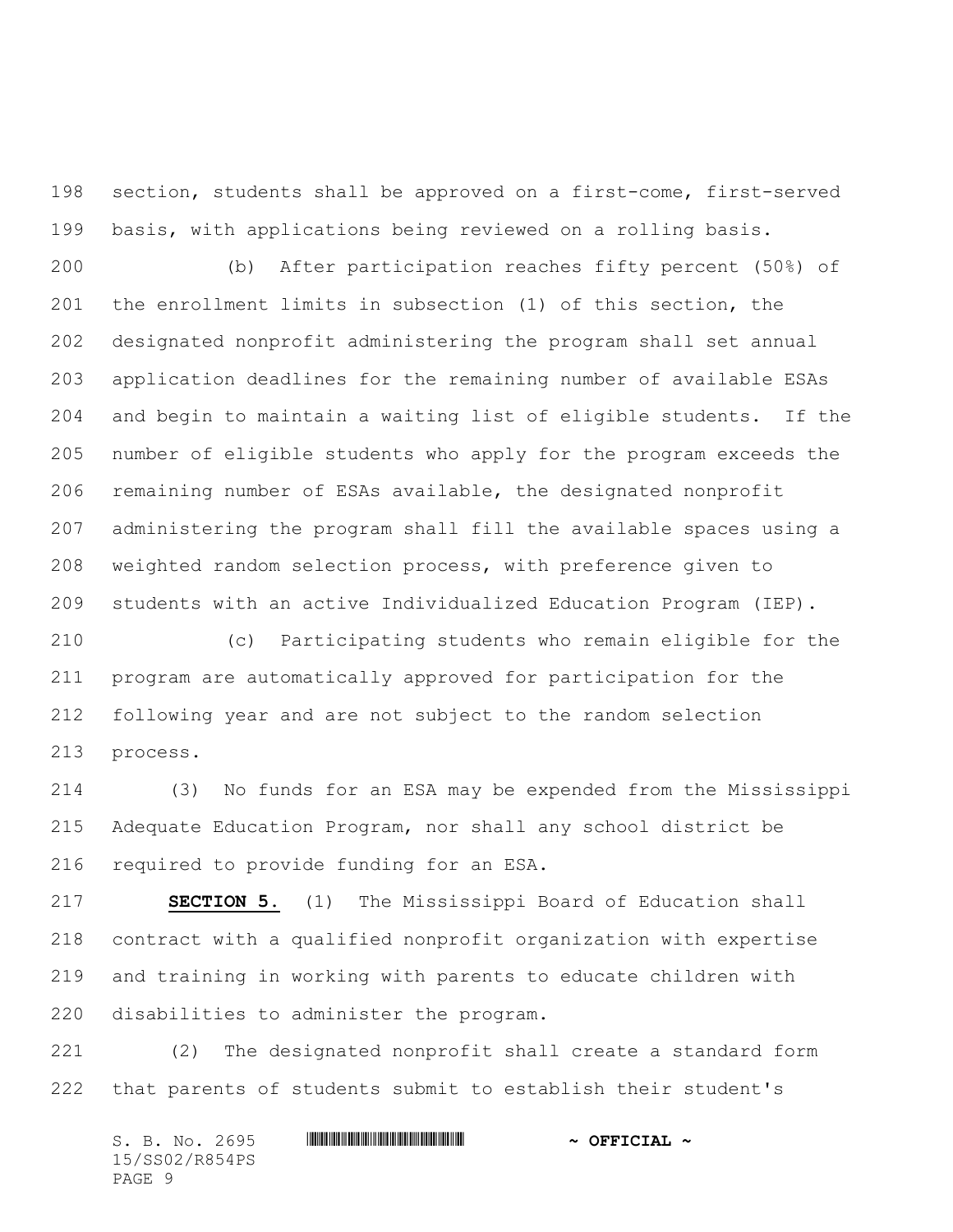eligibility for an Education Scholarship Account. The designated nonprofit shall ensure that the application is readily available to interested families through various sources, including the department's website.

 (3) The designated nonprofit shall provide parents of participating students with a written explanation of the allowable uses of Education Scholarship Accounts, the responsibilities of parents and the duties of the designated nonprofit. This information shall also be made available on the department's and designated nonprofit's website.

 (4) The department shall annually notify all students with an IEP of the existence of the program and shall ensure that lower-income families are made aware of their potential eligibility.

 (5) The designated nonprofit may deduct an amount up to a limit of six percent (6%) from appropriations used to fund Education Scholarship Accounts to cover the costs of overseeing the funds and administering the program.

 (6) The designated nonprofit shall make payments to participating students' Education Scholarship Accounts on a quarterly basis, unless there is evidence of misuse of the fund pursuant to Section 6 of this act.

 (7) The designated nonprofit shall make a determination of eligibility, and shall approve the application, within twenty-one (21) business days of receiving an application for participation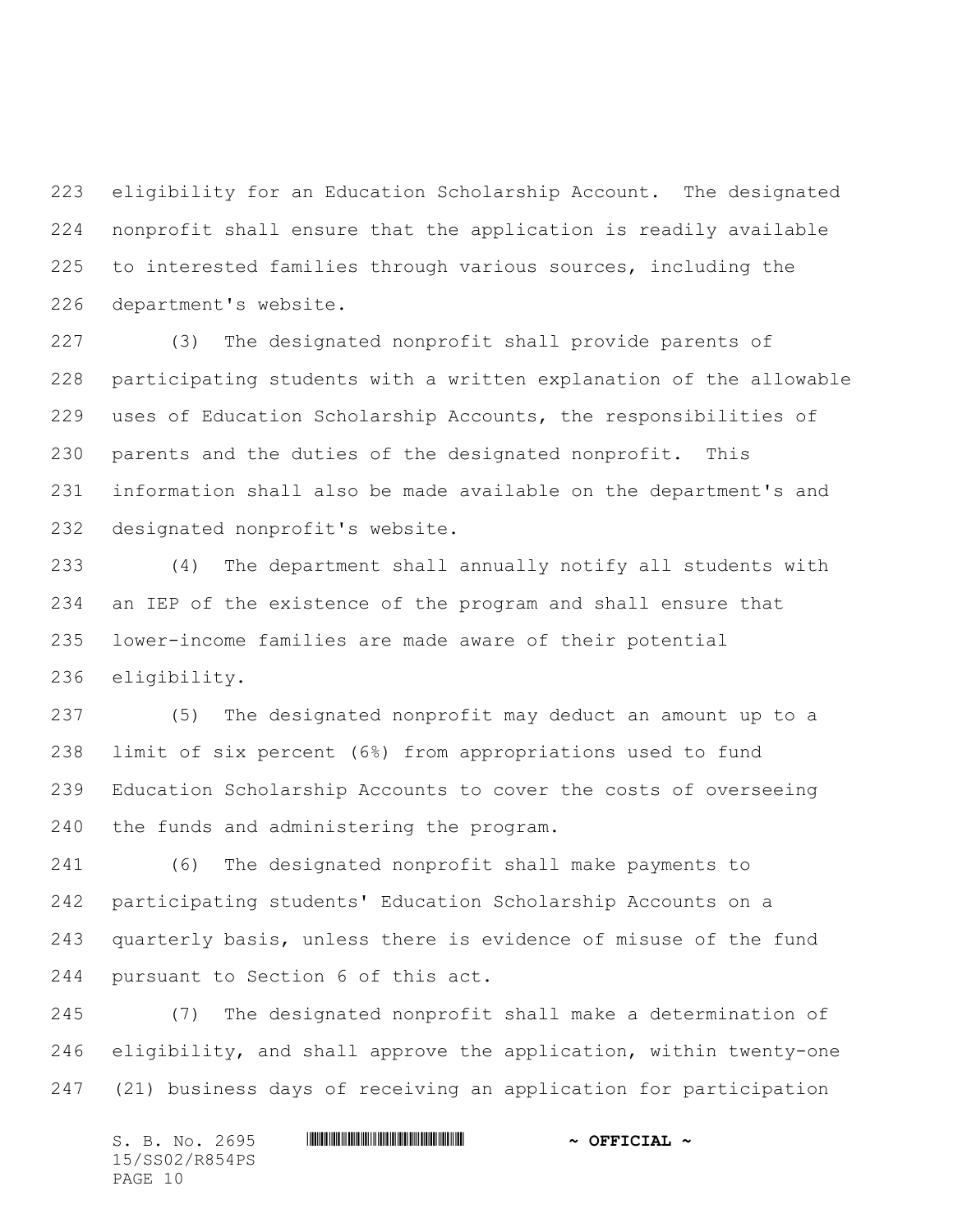in the program, subject to the provisions of Section 4(2) of this act.

 (8) The homeschool district shall provide the parent of a participating student with a complete copy of the student's school records, while complying with the Family Educational Rights and Privacy Act of 1974 (20 USC Section 1232(g)). The record shall be provided no later than thirty (30) days after a parent signs an agreement to participate in the program.

 **SECTION 6.** (1) To ensure that funds are spent appropriately, the designated nonprofit shall adopt rules and policies necessary for the administration of the program, including the auditing of Education Scholarship Accounts, and shall conduct or contract for random audits throughout the year.

 (2) Effective with the 2015-2016 school year, the designated nonprofit shall issue ESA cards provided by the Department of Finance and Administration for the use of parents making expenditures under this act on behalf of a participating student. ESA cards shall be issued to parents upon entry to the program and shall expire when the participating student's Education Scholarship Account is closed, except for the periodic expiration and replacement of cards in the normal course of business. All unexpended amounts shall remain in the student's ESA, combined with the following year's allocation of ESA funds, subject to Section 3(6) and (8) of this act.

S. B. No. 2695 **\*\*\* ASSEEM** \*\*\* **\*\*\* \*\*\* \*\*\* \*\*\* \*\*\* \*\*** \*\* **\*\* OFFICIAL \*** 15/SS02/R854PS PAGE 11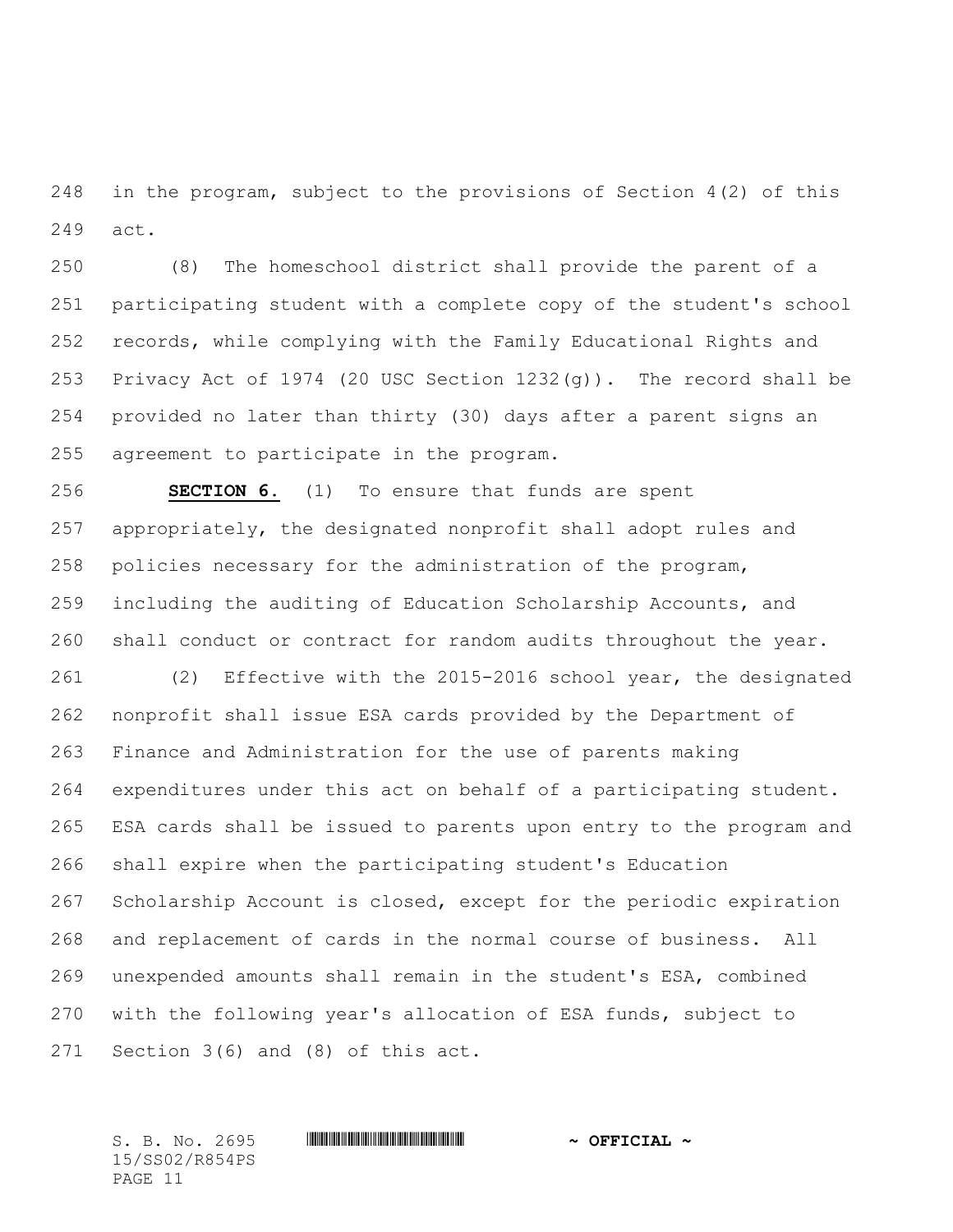(3) The Department of Finance and Administration may deduct an amount up to a limit of one percent (1%) from appropriations used to fund Education Scholarship Accounts to cover the costs of providing ESA cards.

 (4) The Department of Finance and Administration, taking into consideration requests from the parents of participating students, shall use Merchant Category Classification Codes (MCC Codes), or a similar system as practicable and consistent with current technology, to identify categories of providers that provide services and products consistent with Section 3(2) of this act. The Department of Finance and Administration shall make publicly available a list of blocked and unblocked MCC Codes, for the purposes of the program.

 (5) The designated nonprofit shall adopt a process for removing educational service providers that defraud parents and for referring cases of fraud to law enforcement.

 (6) The designated nonprofit shall establish or contract for the establishment of an online anonymous fraud reporting service.

 (7) The designated nonprofit shall establish or contract for the establishment of an anonymous telephone hotline for fraud reporting.

 (8) The designated nonprofit may require a surety bond or similar financial instrument for parents of participating students, to the extent such products are available for purchase at a minimal cost.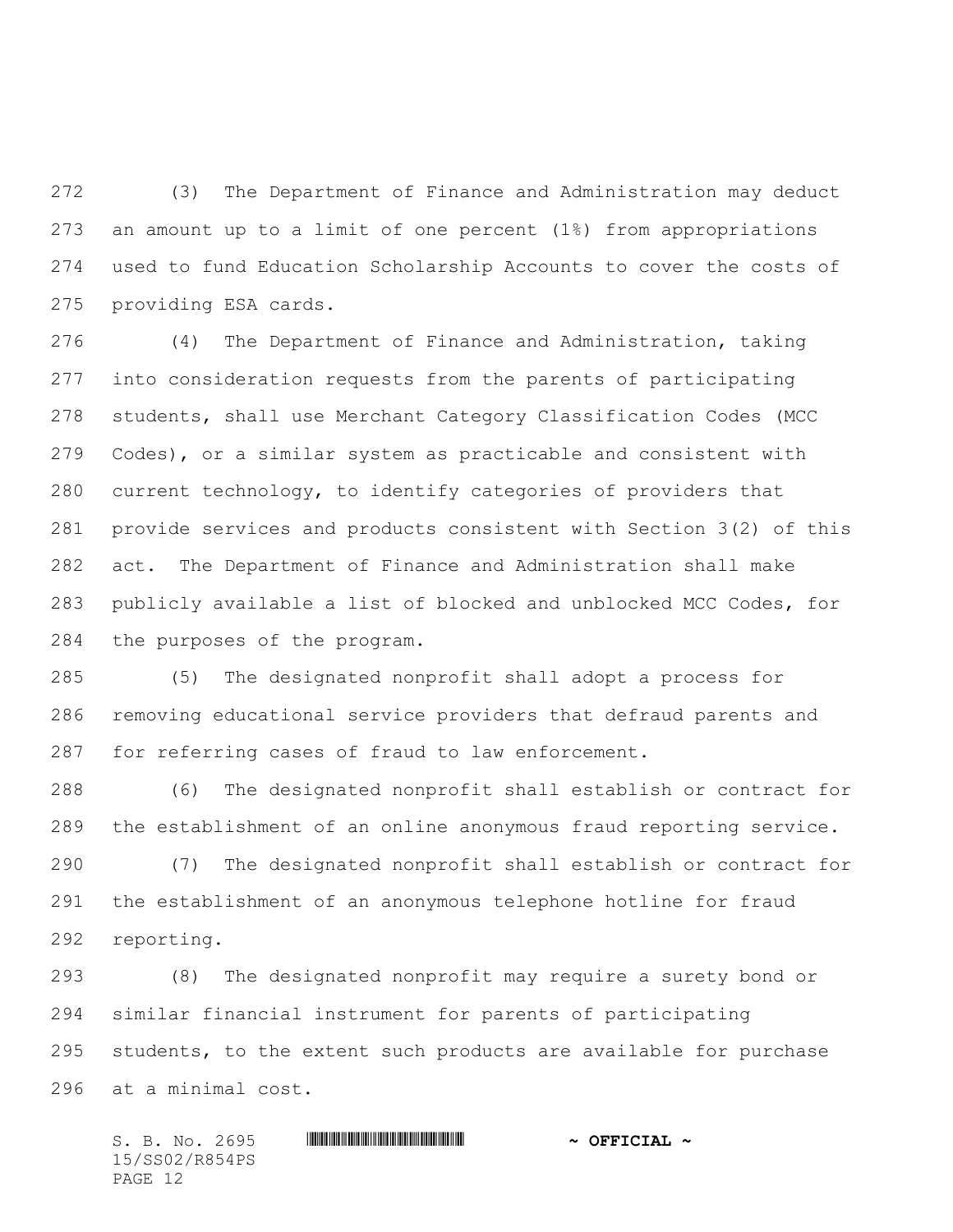(9) The designated nonprofit shall promulgate regulations implementing policies on misspending of ESA funds. Any amount not spent in the allowable categories pursuant to the agreement will: (a) Cause the ESA card to be temporarily suspended and the parent contacted through the mail at his home address by a notification explaining the suspension, detailing the violation and requesting the parent to:

 (i) Provide additional documentation justifying the expenditure; or

 (ii) Repay the misspent amount within fifteen (15) business days.

 (b) If the parent does not provide sufficient documentation or refuses to repay the amount, the designated nonprofit shall begin the removal process and shall seek to recover the misspent funds using administrative measures or other appropriate measures, including referral to collections, seeking a civil judgment, or referral to law enforcement.

 (c) If the parent repays the amount within the requested timeframe then one (1) offense will be recorded and held in the parent's file.

 (d) Three (3) offenses within a consecutive three-year period shall disqualify the parent's student from participating in the program.

 (e) If the designated nonprofit determines a parent has failed to comply with the terms of the agreement as specified in

S. B. No. 2695 **\*\*\* ASSEMBER ASSESSMENT ASSESSMENT ASSESSMENT ASSESSMENT ASSESSMENT ASSESSMENT ASSESSMENT AND ASSESSMENT AND ASSESSMENT AND ASSESSMENT AND AN OFFICIAL**  $\sim$ 15/SS02/R854PS PAGE 13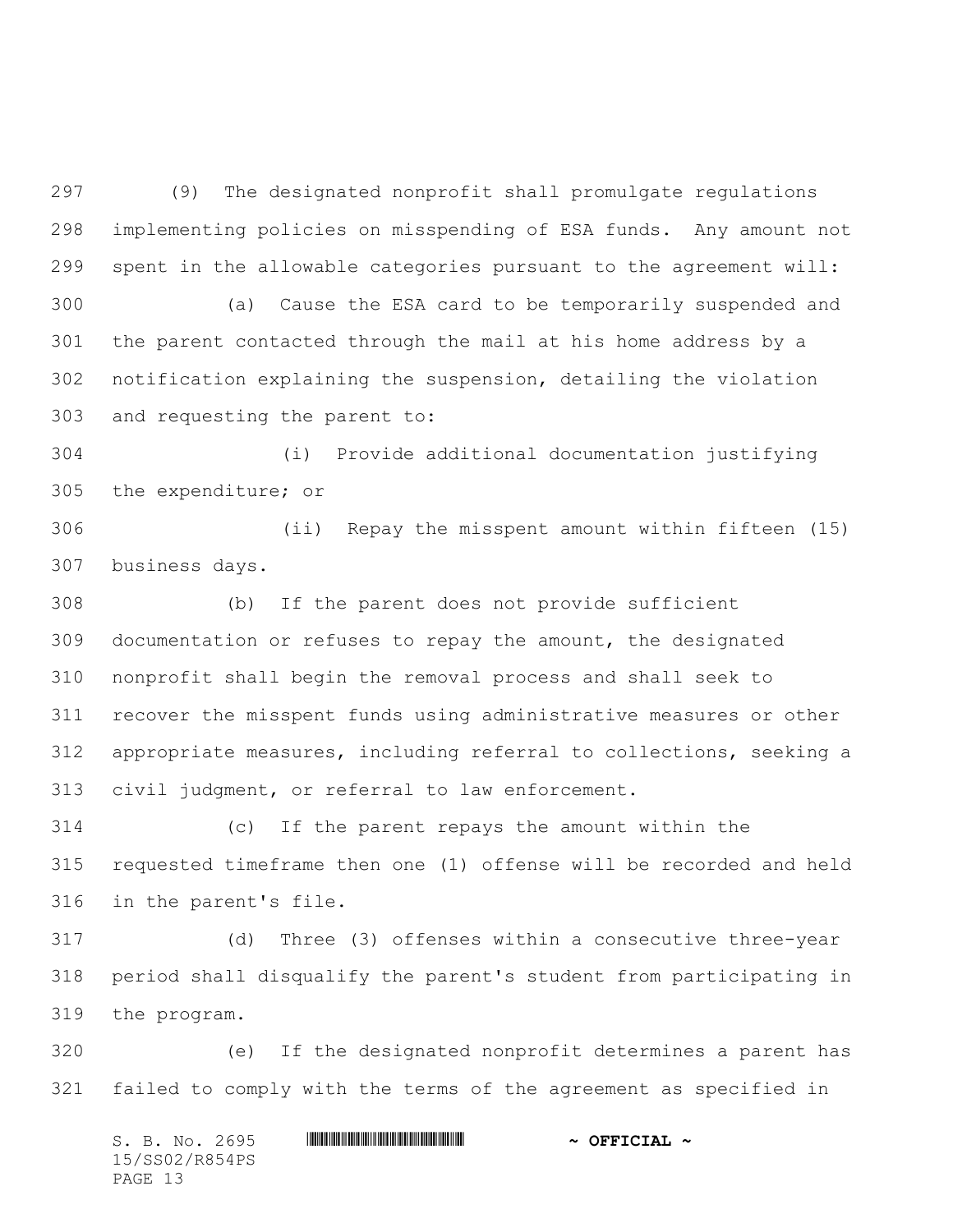Section 3(1) of this act, the designated nonprofit shall suspend the participating student's ESA and shall notify the parent in writing that the Education Scholarship Account has been suspended and that no further transactions will be allowed or disbursements made. The notification shall specify the reason for the suspension and state that the parent has twenty-one (21) business days to respond and take corrective action.

 (f) If the parent fails to contact the designated nonprofit, furnish reasonable and necessary information, or make a report that may be required for reinstatement within the twenty-one-day period, the designated nonprofit may remove the parent and their participating student(s) from the program.

 (g) A parent may appeal the designated nonprofit's decision to the circuit court in the county in which the participating student resides.

 (h) The designated nonprofit shall refer cases of substantial misuse of funds to law enforcement agencies for investigation if evidence of fraudulent intent and use of an ESA is obtained.

 **SECTION 7.** (1) The Joint Legislative Committee on Performance Evaluation and Expenditure Review (PEER) shall prepare a biannual report, beginning in 2019 and every two (2) years thereafter, assessing the sufficiency of funding for Education Scholarship Accounts and recommending any suggested changes in state law or policy necessary to improve the program.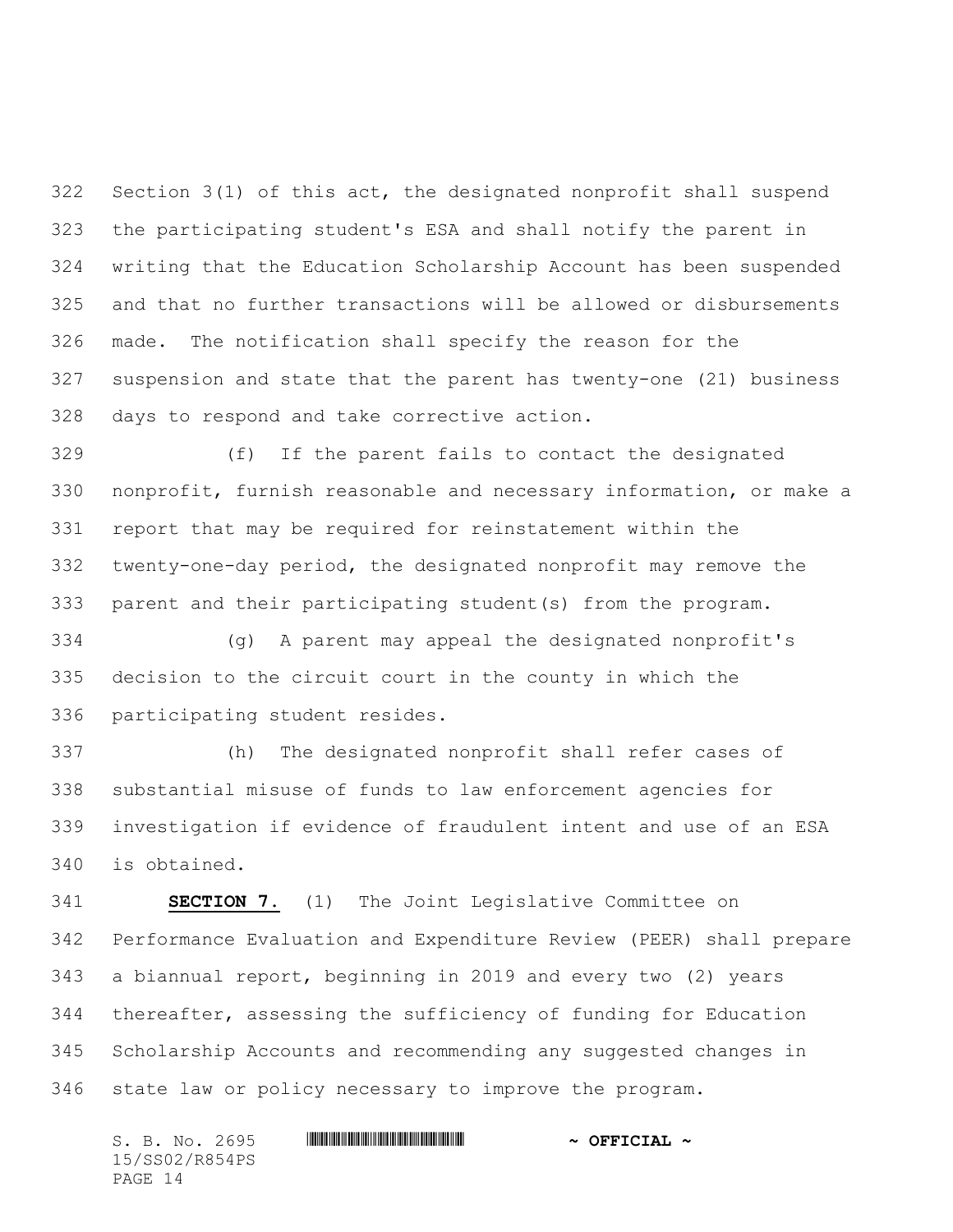(2) The report shall assess:

 (a) The level of participating students' satisfaction with the program;

 (b) The level of parental satisfaction with the program;

 (c) Student performance on nationally standardized norm-referenced achievement tests for those participating students whose parents have requested participation in such tests;

 (d) Student performance on Advanced Placement examinations or similar courses and any examinations related to college or university admission;

 (e) The high school graduation rates and college acceptance rates of participating students;

 (f) The percentage of funds used for each qualifying expense identified in Section 3(2) of this act;

 (g) The fiscal impact to the state and homeschool districts of the program, which must consider both the impact on revenue and the impact on expenses. Furthermore, the fiscal savings associated with students departing public schools must be explicitly quantified, even if the public school losing the student(s) does not reduce its spending accordingly.

(3) The report shall:

 (a) Apply appropriate analytical and behavioral science methodologies to ensure public confidence in the study; and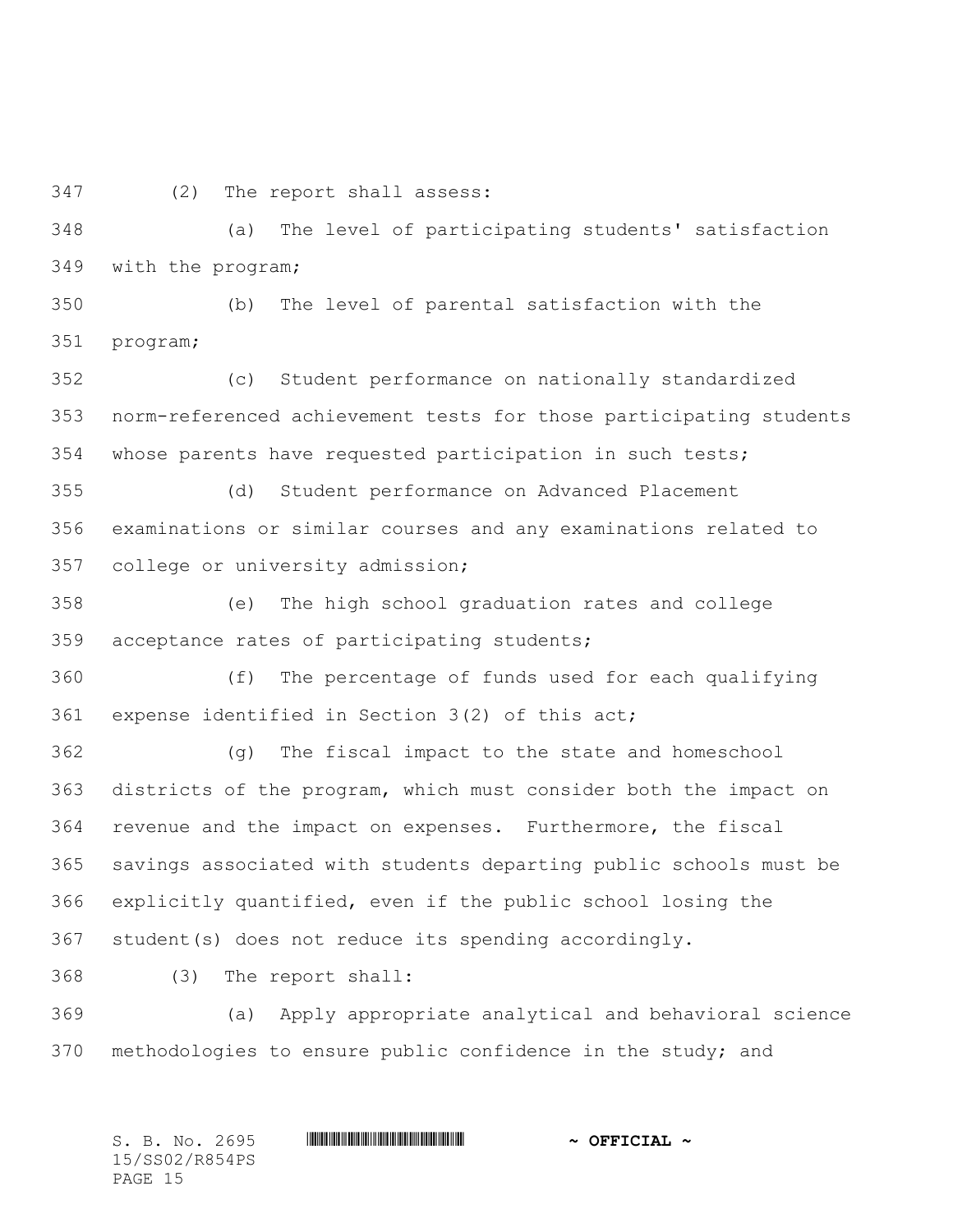(b) Protect the identity of participating students and schools by, among other things, keeping anonymous all disaggregated data.

 (4) PEER may accept grants to assist in funding the study. (5) PEER shall provide the Legislature with a final copy of the evaluation of the program before December 31, 2019. At the same time, the study shall also be placed in a prominent location on the PEER website.

 (6) PEER must make its data and methodology available for public review while complying with the requirements of the Family Educational Rights and Privacy Act (20 USC Section 1232(g)).

 **SECTION 8.** To ensure that students are treated fairly and kept safe, all eligible schools shall:

 (a) Comply with the nondiscrimination policies set forth in 42 USC 1981;

 (b) Prior to a participating student's application for enrollment, provide parents with details of the school's programs, qualifications, experience, and capacities to serve students with disabilities;

 (c) Comply with all health and safety laws or codes that apply to nonpublic schools;

 (d) Hold a valid occupancy permit if required by their municipality;

(e) Have no public record of fraud or malfeasance;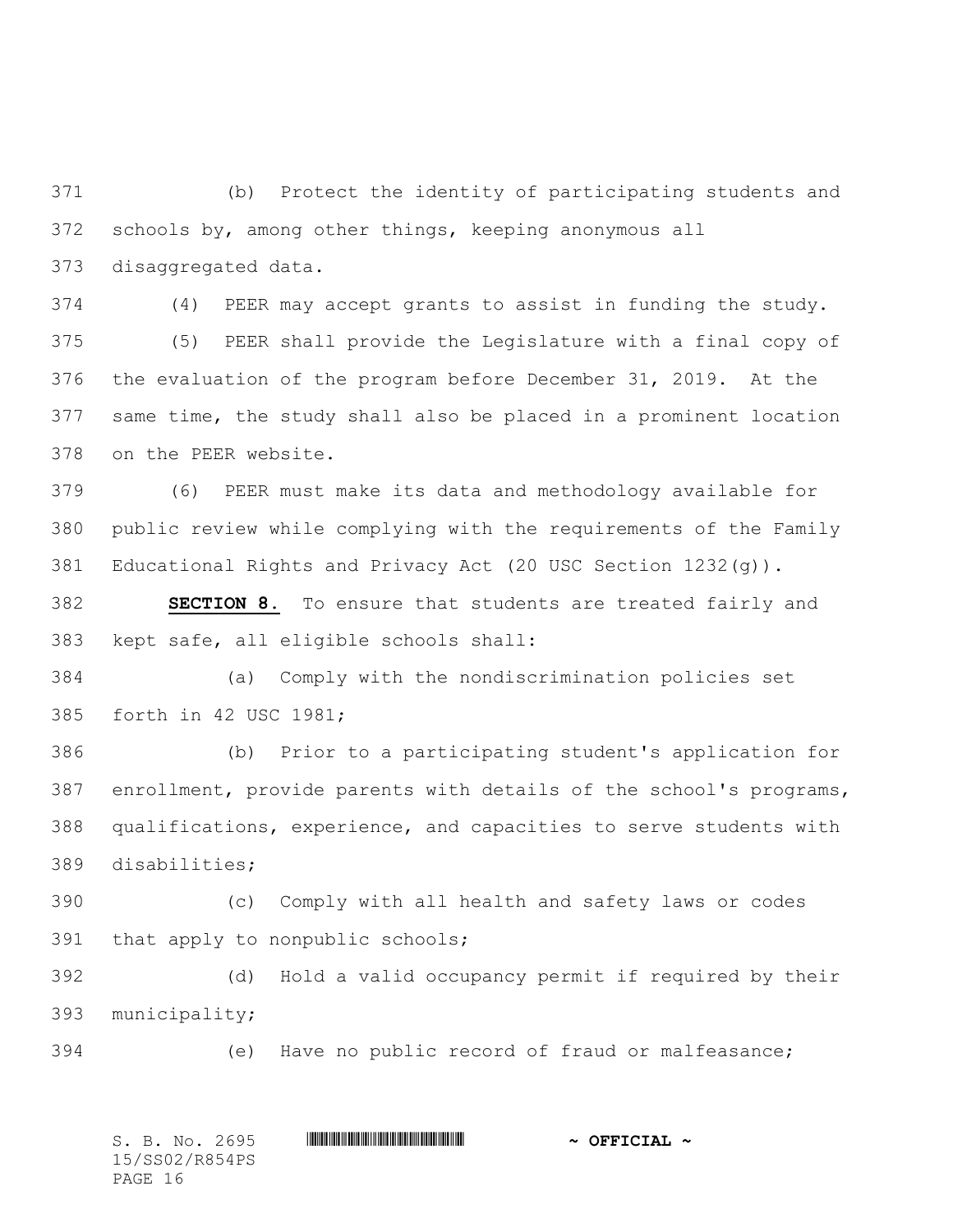(f) Offer participating students the option of taking a nationally standardized norm-referenced achievement test;

 (g) Conduct criminal background checks on employees. The eligible school then shall:

 (i) Exclude from employment any person not permitted by state law to work in a nonpublic school; and (ii) Exclude from employment any person that might

reasonably pose a threat to the safety of students.

 **SECTION 9.** (1) An eligible nonpublic school is autonomous and not an agent of the state or federal government and therefore:

 (a) The department or any other government agency shall not in any way regulate the educational program of a nonpublic school, postsecondary institution or educational service provider that accepts funds from the parent of a participating student;

 (b) The creation of the Education Scholarship Account Program does not expand the regulatory authority of the state, its officers, or any school district to impose any additional regulation of nonpublic schools, postsecondary institutions or educational service providers beyond those necessary to enforce 414 the requirements of the program; and

 (c) Eligible schools, postsecondary institutions and educational service providers shall be given the maximum freedom to provide for the educational needs of their students without governmental control. No eligible school, postsecondary institution or educational service provider shall be required to